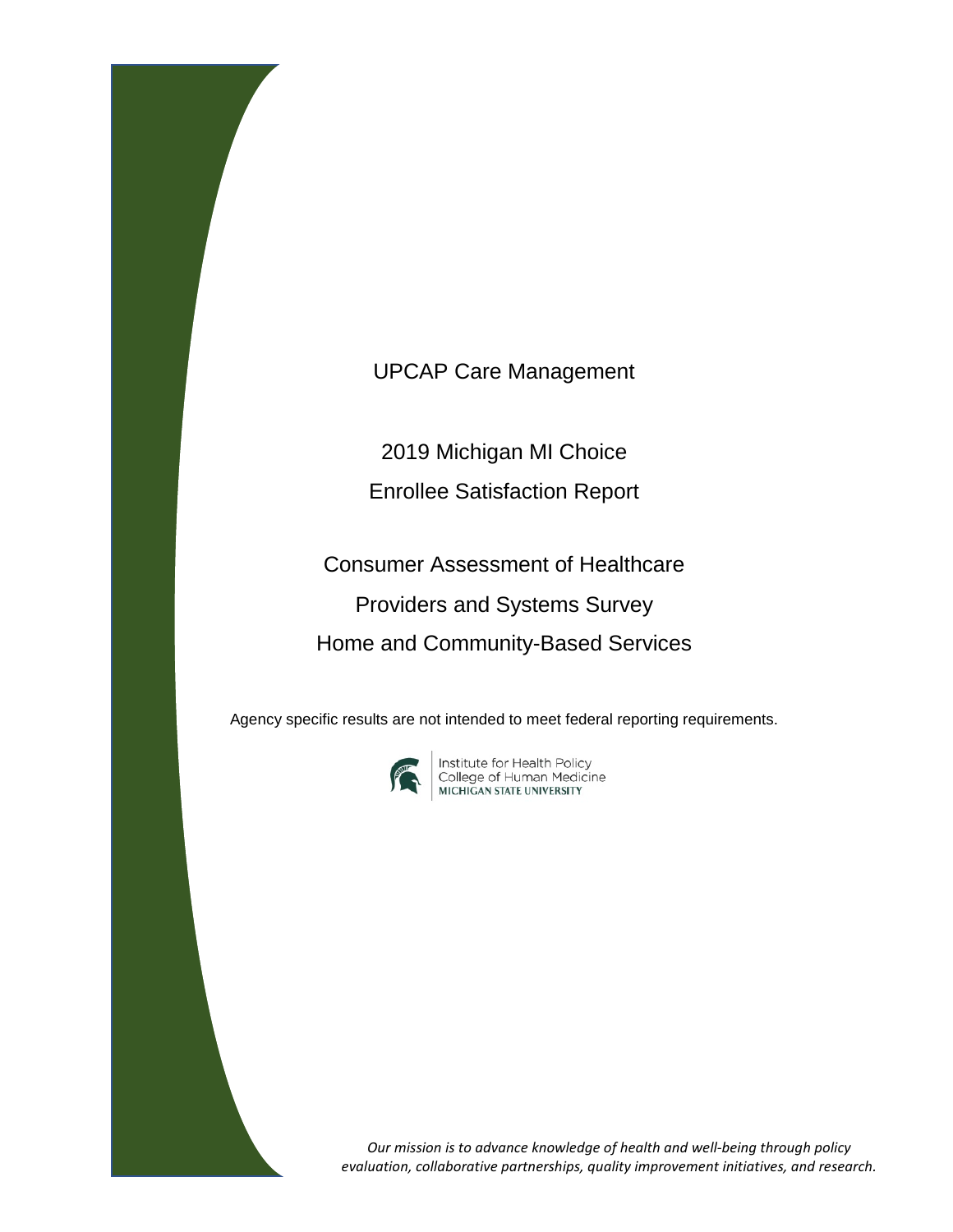

#### **Introduction**

The goal of the MI Choice Enrollee Satisfaction Survey is to provide performance feedback that is actionable and that will aid in improving patient-centered service delivery. The CAHPS Home and Community-Based Services Survey was selected because (1) it is the most widely used survey with benchmarking and standardized questions for assessing patient experiences in the United States, (2) the survey tool and technical guidance is publicly available from the Agency for Healthcare Research and Quality, (3) the survey has a strong track record of rigorous scientific development and testing to ensure reliability and validity, and (4) the survey is commonly used as the federal reporting standard to the Centers for Medicaid and Medicaid Services.

## Methodology

There were 8,729 enrollees who met the following criteria for the sampling frame: (1) enrolled in the MI Choice program for at least three months between February and April 2019; (2) had at least one claim during that time period; (3) 18 years of age or older; and (4) did not participate in the 2018 MI Choice Enrollee Satisfaction Survey. A random number methodology per agency was then applied resulting in 3,417 enrollees being including in the telephone sample frame. The sampling frame for the UPCAP Care Management was 120 with 30 completed surveys.

Prior to the survey administration, a pre-notification letter was sent informing enrollees to anticipate a telephone call. Enrollees were assured that the survey was being sponsored by the State of Michigan and answers kept confidential by Michigan State University.

MI Choice enrollees completed the telephone survey from May to September 2019. The survey was considered viable for inclusion if the respondent answered three cognitive screening questions with valid responses: (1) Does someone come into your home to help you? (2) How do they help you? and (3) What do you call them?

Survey results were standardized to a 100-point scale with mean scores calculated in accordance with the Technical Assistance Guide for Analyzing Data from the CAHPS Home and Community-Based Services Survey. Less than five percent of the respondents opted to use the alternative responses where options are presented as "mostly yes" or "mostly no" instead of a more cognitively challenging Likert-type scale. The alternative responses were also converted to the standardized scale.

Statewide and agency specific calculations are provided within this report. Please note that agency results are informational only and not intended for federal reporting. Official reporting of CAHPS results requires 100 valid surveys per unit of analysis completed by an approved vender. Cells under five were either suppressed or excluded from presentation because of the instability of reporting small numbers.

## **Demographics**

When comparing UPCAP respondents to the overall demographic profile, UPCAP respondents were more likely to be younger, female, less educated, and white as well as indicate a higher mental health score (50.0% vs. 40.3%, 80.0% vs. 66.9%, 63.3% vs. 56.6%, 96.7% vs. 71.0%, and 67.6% vs. 59.5%; respectively) as shown in Table 1.

*Page 2 of 5*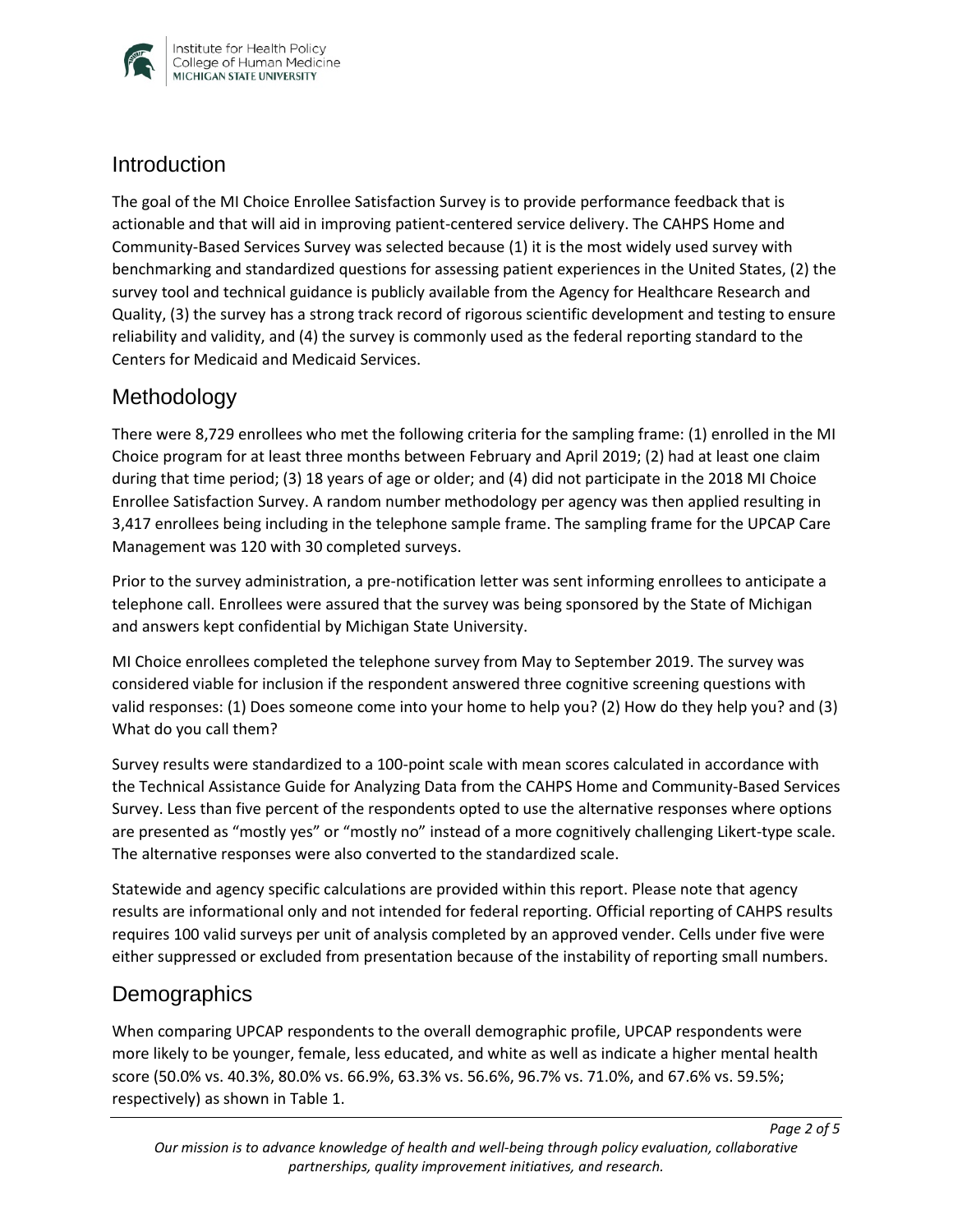

| DEIIIUKIAPIIIUS        |                      |              |     |              |              |  |  |  |  |
|------------------------|----------------------|--------------|-----|--------------|--------------|--|--|--|--|
|                        |                      | <b>State</b> |     | <b>UPCAP</b> |              |  |  |  |  |
| <b>Demographics</b>    | <b>Response</b>      | %            | #   | %            | #            |  |  |  |  |
| Age                    | 18-64 years old      | 40.3         | 242 | 50.0         | 15           |  |  |  |  |
|                        | 65+ years old        | 59.7         | 359 | 50.0         | 15           |  |  |  |  |
| <b>Gender</b>          | Female               | 66.9         | 402 | 80.0         | 24           |  |  |  |  |
|                        | Male                 | 33.1         | 199 | 20.0         | 6            |  |  |  |  |
| <b>Education Level</b> | High School or Less  | 56.6         | 328 | 63.3         | 19           |  |  |  |  |
|                        | Some College or More | 43.4         | 252 | 36.7         | 11           |  |  |  |  |
| Race                   | White                | 71.0         | 427 | 96.7         | 29           |  |  |  |  |
|                        | <b>Black</b>         | 18.8         | 113 |              | 0            |  |  |  |  |
|                        | Hispanic             | 3.0          | 18  |              | 0            |  |  |  |  |
|                        | Other                | 5.2          | 31  | 3.3          | $\mathbf{1}$ |  |  |  |  |
|                        | Unknown              | 2.0          | 12  |              | 0            |  |  |  |  |
| <b>Mental Health</b>   | Scale from 1-100     | 59.5         | 595 | 67.6         | 29           |  |  |  |  |
| <b>Overall Health</b>  | Scale from 1-100     | 47.9         | 587 | 50.0         | 28           |  |  |  |  |

## **Table 1 Demographics**

*'s' indicated suppressed due to cell size less than 5.* 

#### **Results**

The CAHPS survey asks 46 questions which can be grouped into 11 domains of objective and actionable information for quality improvement. These domains address issues such as unmet need, physical safety, helpfulness of the case manager, the quality of the patient-caregiver relationship, and the respondent's feelings of self-determination. CAHPS domain results are presented in Table 2.

UPCAP scored within five-percentage points of the statewide average across all CAHPS domains.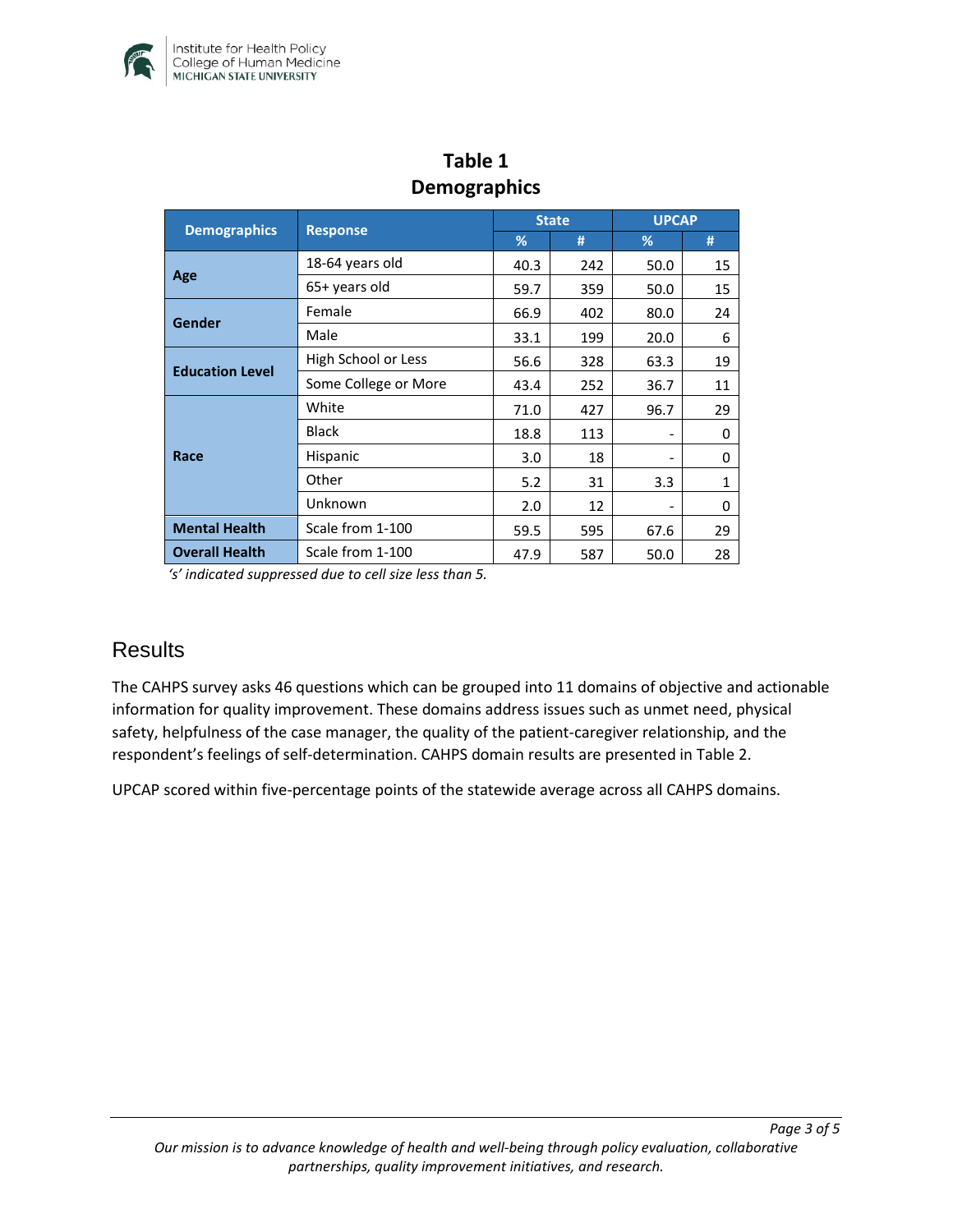

| Category                                                            | <b>Question</b>                                                                    |      | <b>UPCAP</b><br><b>Percent</b><br>$n=30$ |
|---------------------------------------------------------------------|------------------------------------------------------------------------------------|------|------------------------------------------|
| <b>Global Ratings</b><br><b>Measures</b>                            | <b>Category Score</b>                                                              | 92.0 | 95.1                                     |
|                                                                     | Global Rating of Personal Assistance and Behavioral Health Staff                   |      | 95.5                                     |
|                                                                     | <b>Global Rating of Case Manager</b>                                               | 91.4 | 94.8                                     |
| <b>Recommendation</b><br><b>Measures</b>                            | <b>Category Score</b>                                                              | 93.3 | 95.9                                     |
|                                                                     | Recommendation of Personal Assistance and Behavioral Health Staff                  | 94.3 | 98.9                                     |
|                                                                     | Recommendation of Case Manager                                                     | 92.9 | 92.9                                     |
| Staff are reliable<br>and helpful                                   | <b>Category Score</b>                                                              | 92.4 | 94.5                                     |
|                                                                     | Staff come to work on time                                                         | 93.3 | 89.8                                     |
|                                                                     | Staff work as long as they are supposed to                                         | 95.4 | 97.7                                     |
|                                                                     | Someone tells you if staff cannot come                                             | 85.8 | 90.6                                     |
|                                                                     | Staff make sure you have enough privacy for dressed, shower, bathing               | 93.3 | 100                                      |
| <b>Staff listen and</b><br>communicate<br>well                      | <b>Category Score</b>                                                              | 94.9 | 93.1                                     |
|                                                                     | Staff treat you with courtesy and respect                                          | 97.0 | 98.9                                     |
|                                                                     | Staff explanations are easy to understand                                          | 92.9 | 90.2                                     |
|                                                                     | Staff treat you the way you want them to                                           | 95.3 | 97.8                                     |
|                                                                     | Staff explain things in a way that is easy to understand                           | 94.8 | 96.7                                     |
|                                                                     | Staff know what kind of help you need with everyday activities                     | 96.6 | 100                                      |
| <b>Case Manager is</b><br><b>Helpful</b>                            | <b>Category Score</b>                                                              | 94.5 | 97.5                                     |
|                                                                     | Able to contact this case manager when needed                                      | 97.8 | 100                                      |
|                                                                     | Case manager helped when asked for help with getting or fixing<br>equipment        | 94.2 | 100                                      |
|                                                                     | Case manager helped when asked for help with getting other changes<br>to services  | 91.4 | 92.5                                     |
| <b>Choosing the</b><br><b>Services that</b><br><b>Matter to You</b> | <b>Category Score</b>                                                              | 90.9 | 89.6                                     |
|                                                                     | Person-centered service plan included all of the things that are<br>important      |      | 85.7                                     |
|                                                                     | Staff knows what's on the service plan, including the things that are<br>important | 95.4 | 93.5                                     |

# **Table 2 2019 MI Choice Enrollee Satisfaction Survey**